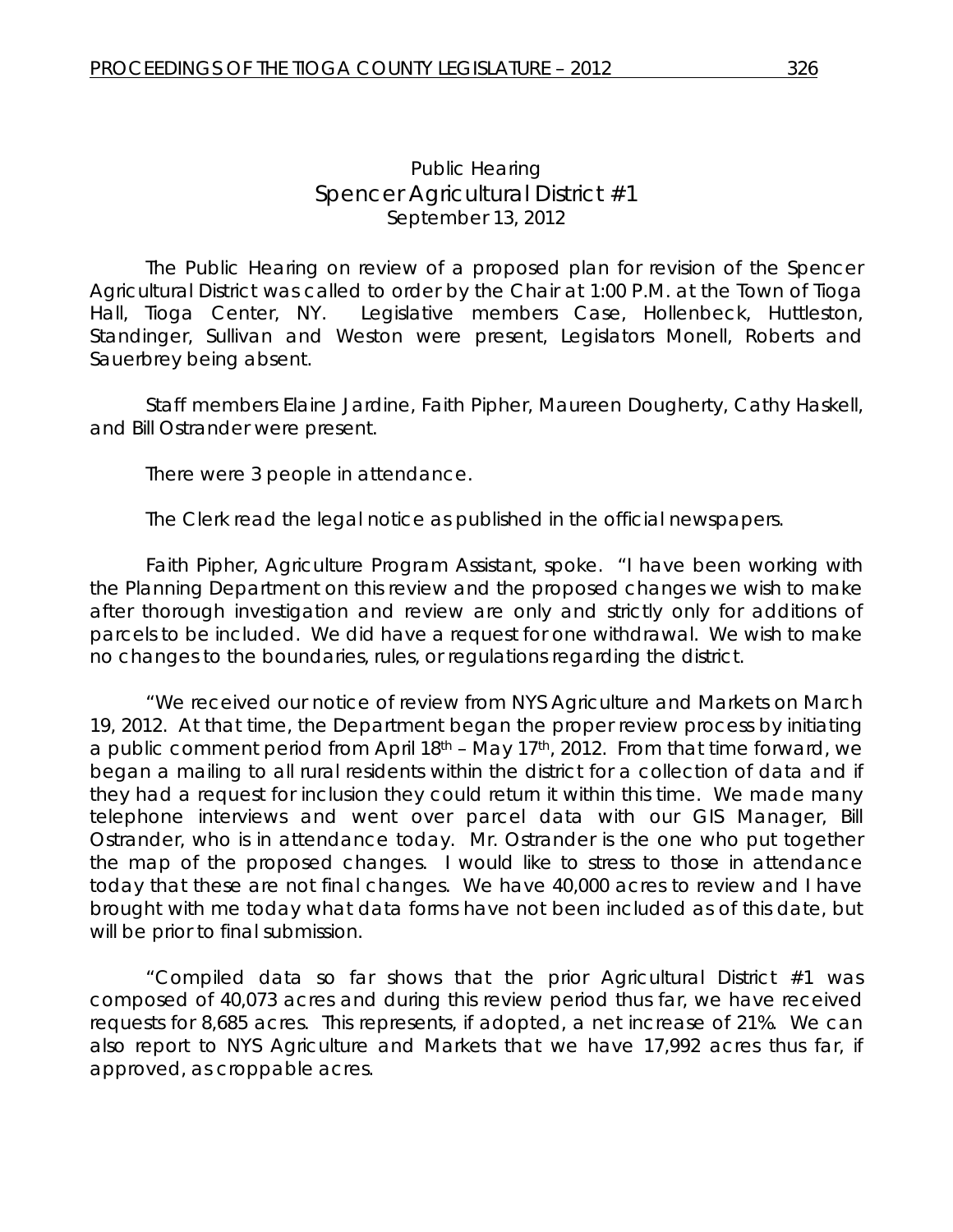"Notes from this hearing and the results from the data collection process will be presented to Tioga County Agricultural and Farmland Protection Board for their analysis and then to the Tioga County Legislature for their final approval before a January 2013 submission to NYS Agriculture and Markets for their concurrence.

"Those are the only changes we wish to make except for the one withdrawal and I have not tallied the acreage from that withdrawal as of this date. I feel these are all positive changes. "

Chair Weston provided an opportunity for people to view the map and then make a public comment.

Bob Strong spoke. "I have 400 plus acres that I submitted, but are not on the map. "

Faith Pipher spoke. "The map that was dropped off here today did not include any data that was prior to the review. If you look at the map today it may not be actually included. We have two reviews going on in the County at this time. The County maintains three districts and two of them are under review and they are approximately 30 days apart so this is 30 days behind the last review, so we are a little bit behind in getting data in which is a normal situation for two ongoing reviews. Bob, if you look over this map and your acreage is not here, it is probably yet to be added."

Bob Strong spoke. "What was listed on the report for here had all of my land, but did not have Craig's and Brian's land listed."

Faith Pipher spoke. "I think I talked with Craig on the phone and I am almost positive that we have his information to be added". I would like to stress that this is an ongoing map and is not final until January 2013." We are in the process of putting it together."

Elaine Jardine spoke. "We will send Mr. Strong a pdf copy of the map as we get closer to finalization." The date of the public hearing is prescribed by the law, so it has to be within 120-180 days of the anniversary date, therefore, we had to have this public hearing now. The data is so voluminous and we have so little human resources we are kind of in a bottleneck, but we will make sure Mr. Strong that you get a review of this before final submission."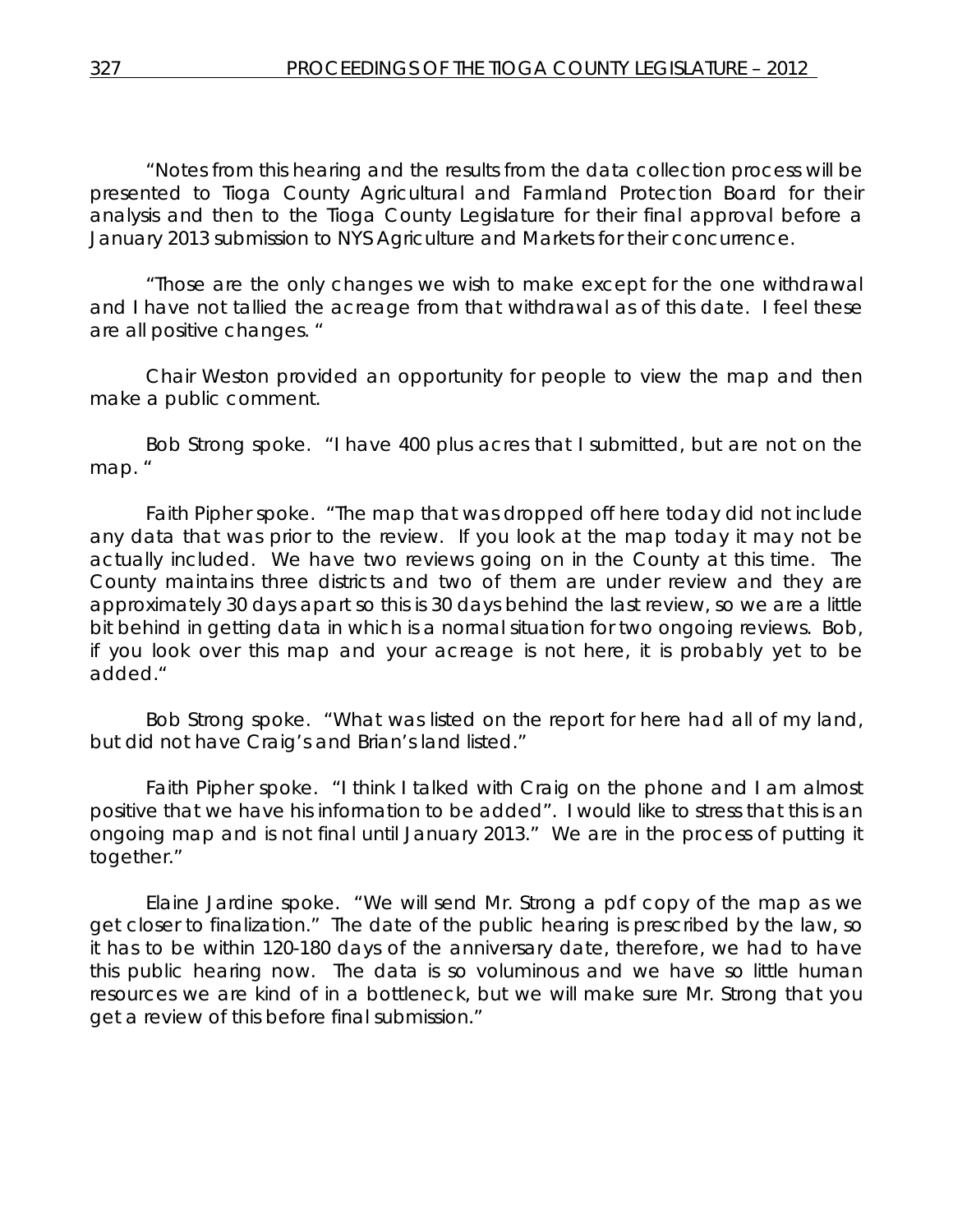Faith Pipher spoke. "Bill Ostrander takes care of the whole County and not just the Planning Department, therefore, he has a lot more on his plate to take care of. " I remember reviewing your son's data form and talking to him on the phone. I am sure that your son's data is ready to go in and just needs to be added to the map."

Elaine Jardine spoke. "I know there were some inclusions for Craig a couple of years ago, so we will check that as well to make sure all parcels are in." So, the map here at the Town Hall does not have all of your parcels?"

Bob Strong spoke. "The map has all of mine and none of Craig's and Brian's.

Elaine Jardine spoke. "Ok, we have to check that again Bill. This isn't the first time that somebody has told us that inclusions were not in there."

Carol Ayers spoke. "I wasn't sure if my niece's property was in the Agricultural District. My brother, George, originally had this property and I think it was in the Agricultural District and now the property belongs to my niece."

Legislative Clerk Dougherty spoke. "Where is the property located? Is it still Hagadorn Hill? What is your niece's name?

Carol Ayers spoke. "Yes, the property is on Hagadorn Hill Road and my niece's name is Melody Simmons."

Legislative Clerk Dougherty spoke. "They will need to research this to see if the property is still in the Agricultural District, but unless someone requested a withdrawal, the property would still be in the District."

Faith Pipher spoke. "You believe the property is already in the District? The only time that a property can be taken out of the Agricultural District is if you request to have it withdrawn during one of these 8-Year reviews. What is your brother's name?

Carol Ayers spoke. "My brother's name is George Ayers."

Legislative Clerk Dougherty spoke. "What is your home phone number? They will do some research on the parcel and contact you to know the status."